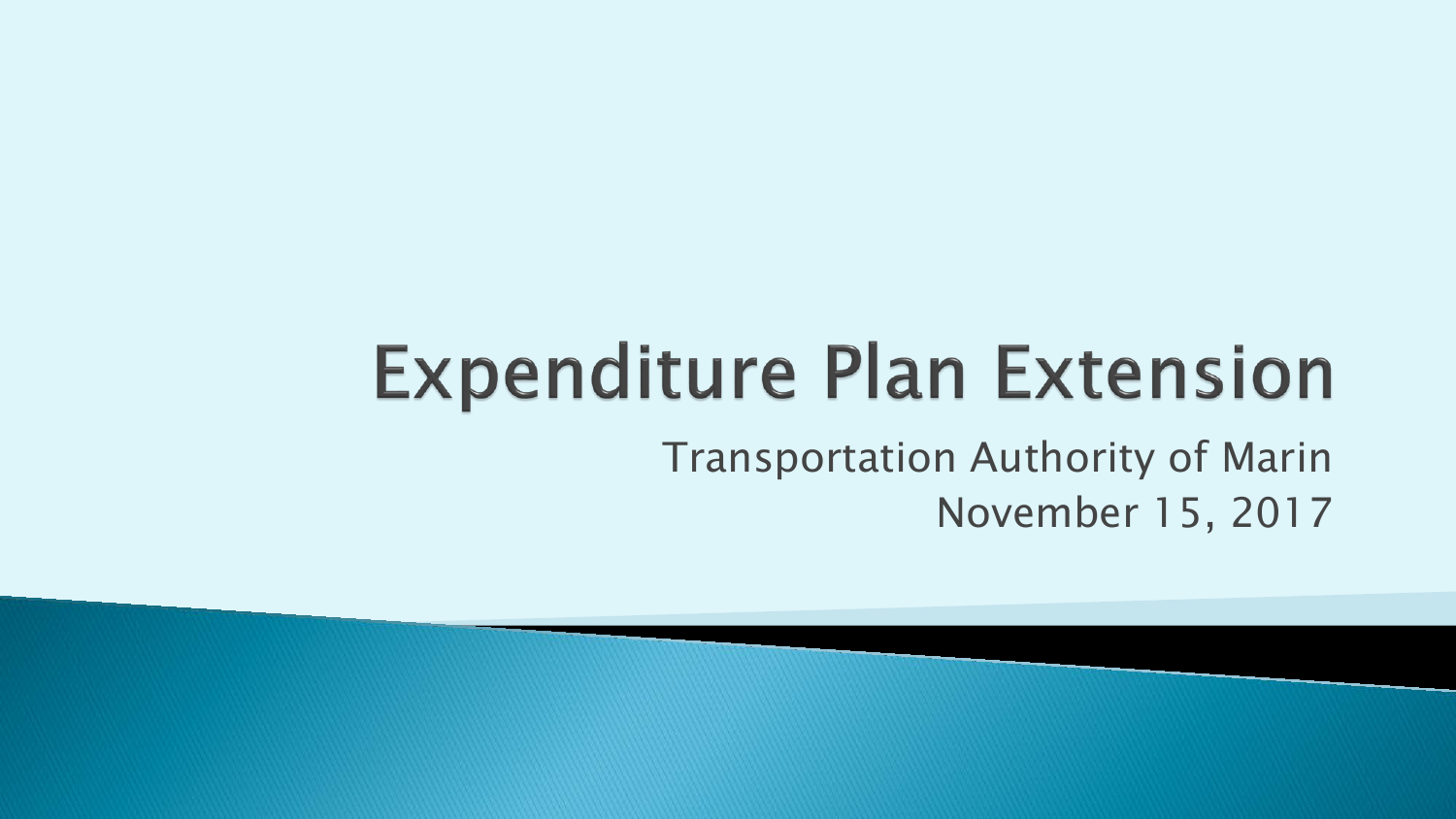### Where we left off....

 $\triangleright$  Consensus plan for  $\frac{1}{2}$  cent sales tax extension

- $\triangleright$  Preliminary discussion of expansion of  $\frac{1}{4}$  cent which can be undertaken as a single ¾ cent tax measure or on two separate ballots….first extend then augment.
- General agreement on areas needing more funding if the tax is expanded.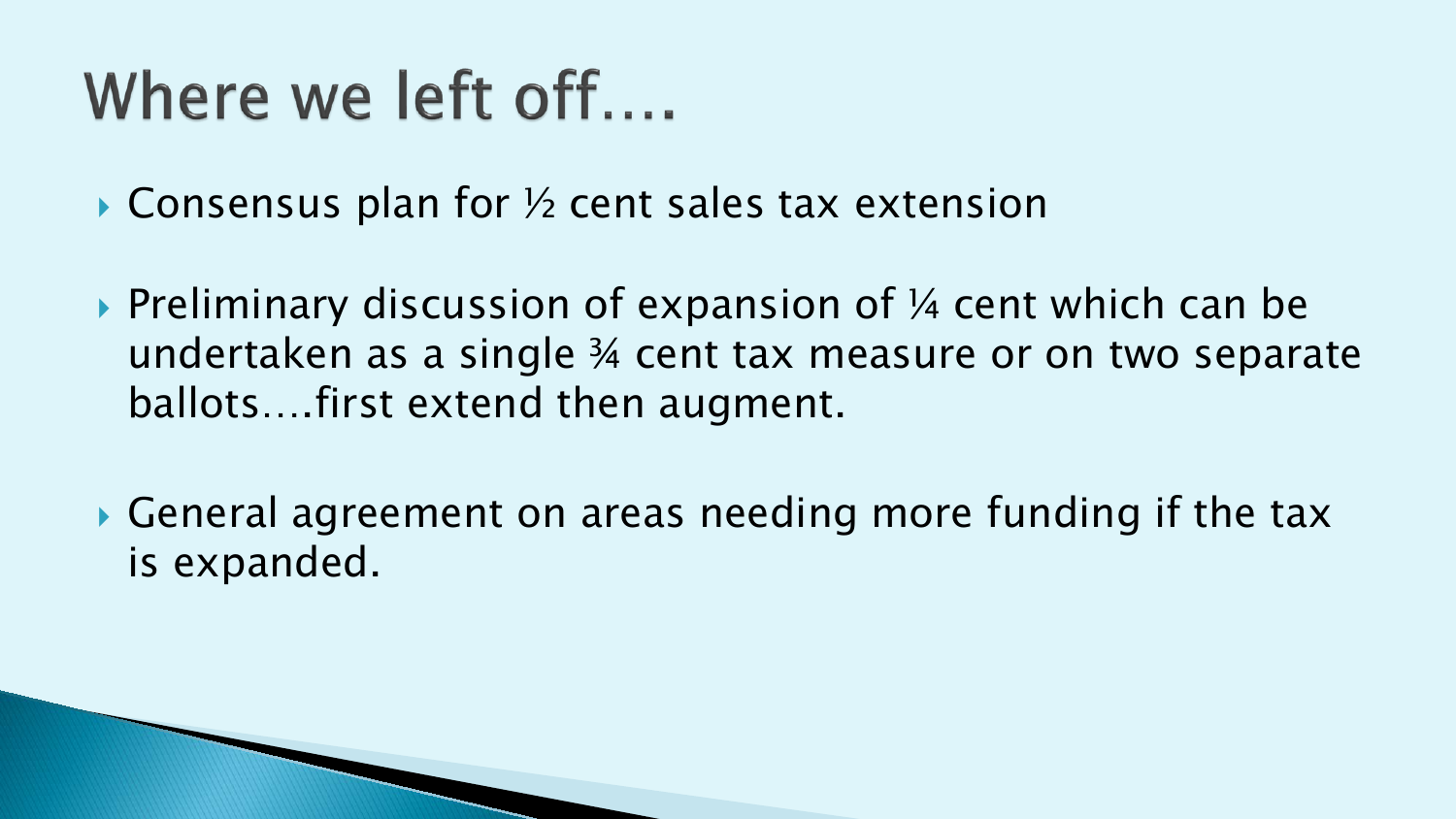### Where you would augment the tax...

| <b>Strategy</b>                                 | <b>Red</b>                | Yellow        | <b>Blue</b>               | Green                     |
|-------------------------------------------------|---------------------------|---------------|---------------------------|---------------------------|
| Interchanges                                    | \$\$                      | \$            | \$\$                      | \$\$                      |
| Road Maintenance                                | \$\$                      |               | \$\$                      | \$\$                      |
| Safe Pathways                                   | $\boldsymbol{\mathsf{L}}$ | \$            | $\sqrt{2}$                | $\sqrt{2}$                |
| Sea Level Rise on local<br>roads                | $\sqrt{2}$                | $\mathsf{\$}$ | $\boldsymbol{\mathsf{S}}$ | $\boldsymbol{\mathsf{S}}$ |
| <b>Local Road innovation</b>                    |                           |               |                           | $\boldsymbol{\mathsf{S}}$ |
| <b>Crossing Guards</b>                          | $\boldsymbol{\mathsf{S}}$ | \$\$          | $\boldsymbol{\mathsf{S}}$ | $\boldsymbol{\mathsf{S}}$ |
| <b>Local Transit</b>                            |                           | \$5           |                           | $\mathsf{\$}$             |
| <b>Seniors and Paratransit</b>                  | $\boldsymbol{\mathsf{S}}$ | \$\$          | \$\$                      | \$\$                      |
| <b>School Transit</b>                           | $\sqrt{2}$                | \$5           | \$5                       | \$\$                      |
| <b>Connection to Regional</b><br><b>Transit</b> | $\boldsymbol{\mathsf{S}}$ |               | $\boldsymbol{\mathsf{S}}$ |                           |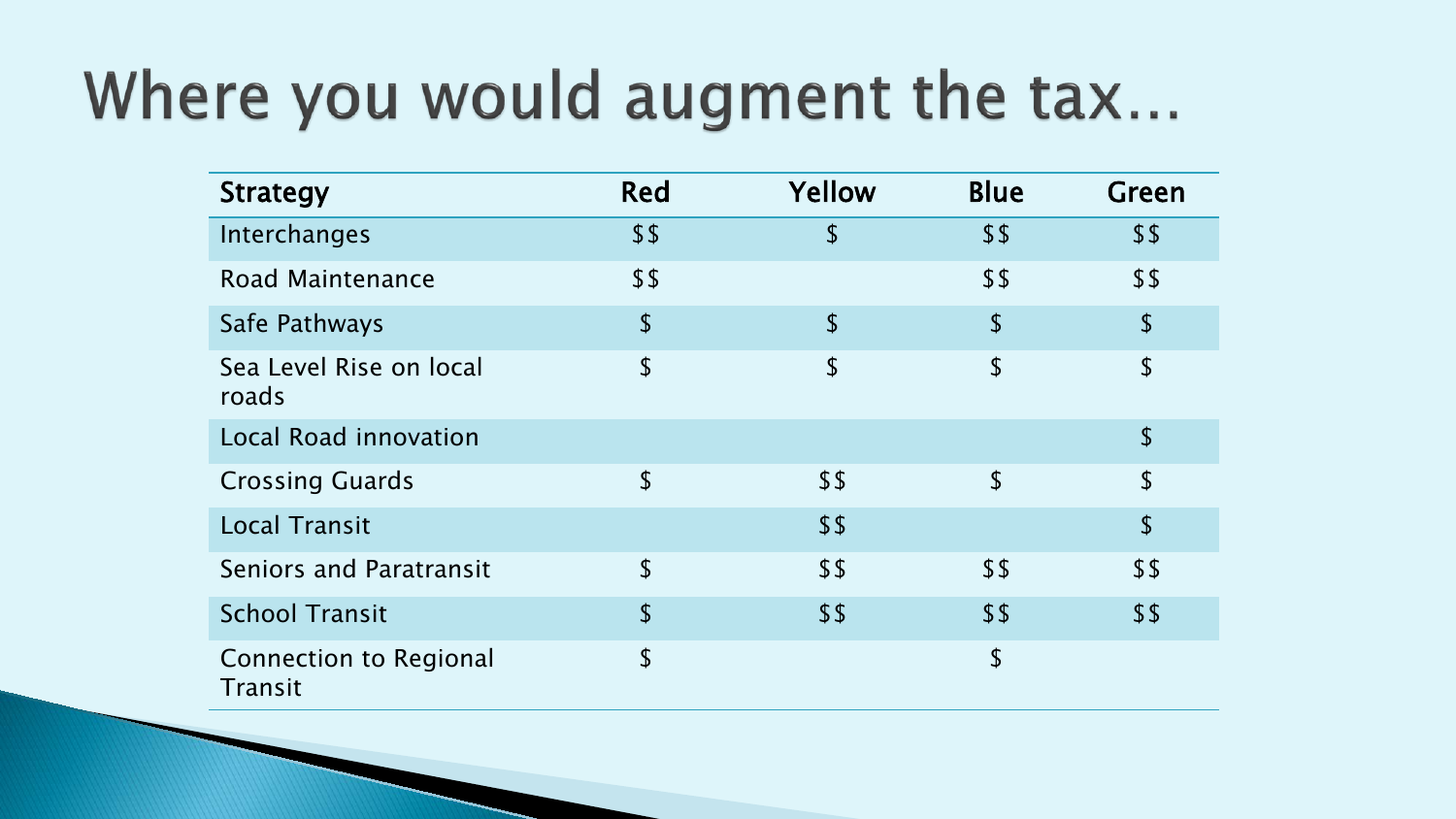# **Highlights of 1/4 Augmentation Proposal**

- Highway significant investment in interchanges (15%) with no additional commitment to "big 2"
- **Local Roads** largest single investment in local pass through \$\$ (22%), 75% increase in safe pathways \$\$, more than double the funding for flooding/sea level rise and innovation.
- Safe Routes Get to 100 crossing guards, also increase for education<br>program and 66% increase in small safety related projects around schools.
- Transit Major investment (13%) in school related service Restore cuts in basic operating subsidy, restore cuts in capital funding. Also increases in senior/paratransit services.
- Allocations in the proposal add up to only 90% of funding available….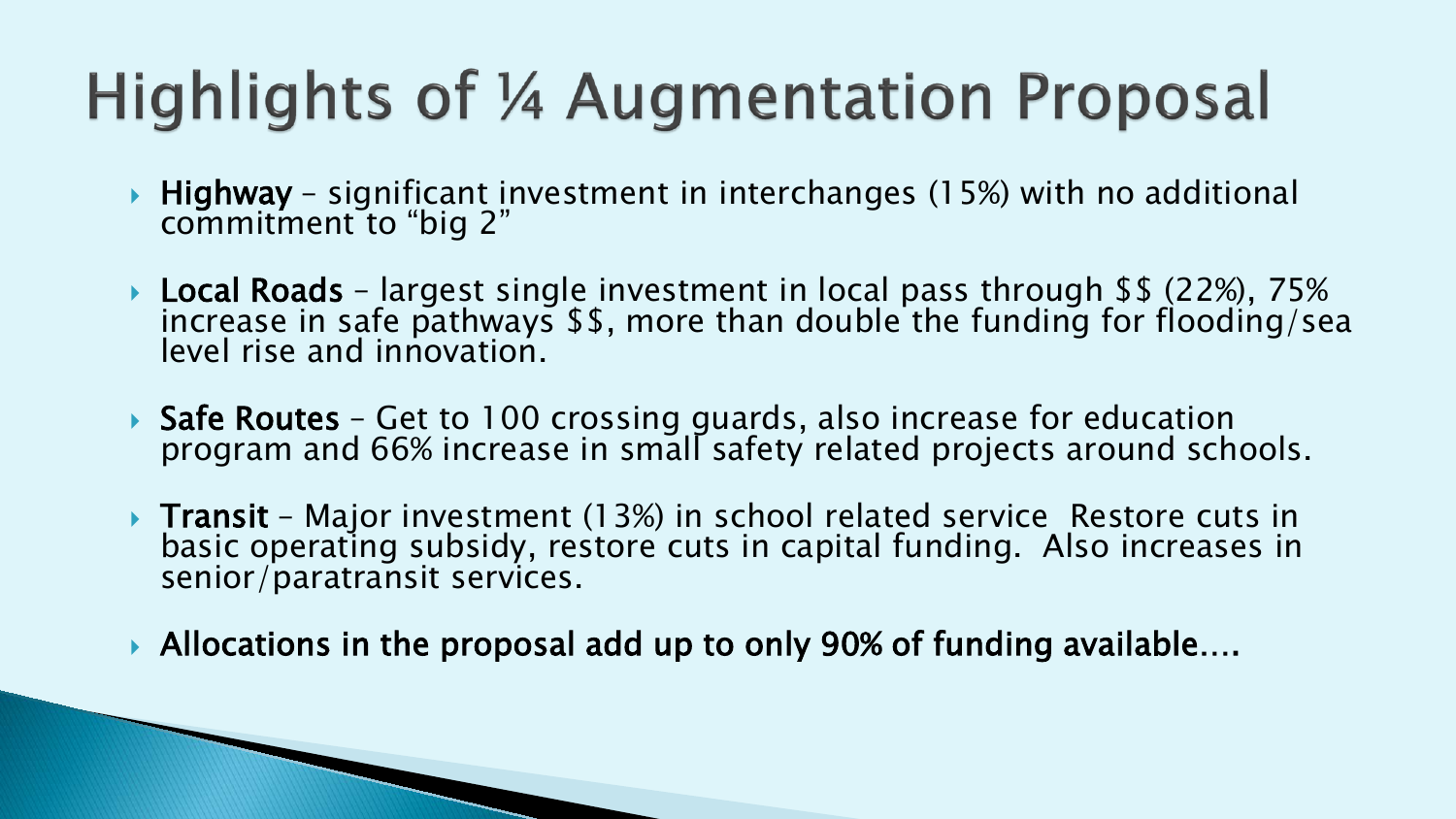## A Word About the Tables...

- ▶ % can be misleading....
	- % may go down in the ¾ cent totals, while funding increases substantially. See strategy 4.1
- ▶ Allocation of first half cent from results of Nov 1 meeting.
- ▶ Allocated only 90% of the ¼ cent augmentation.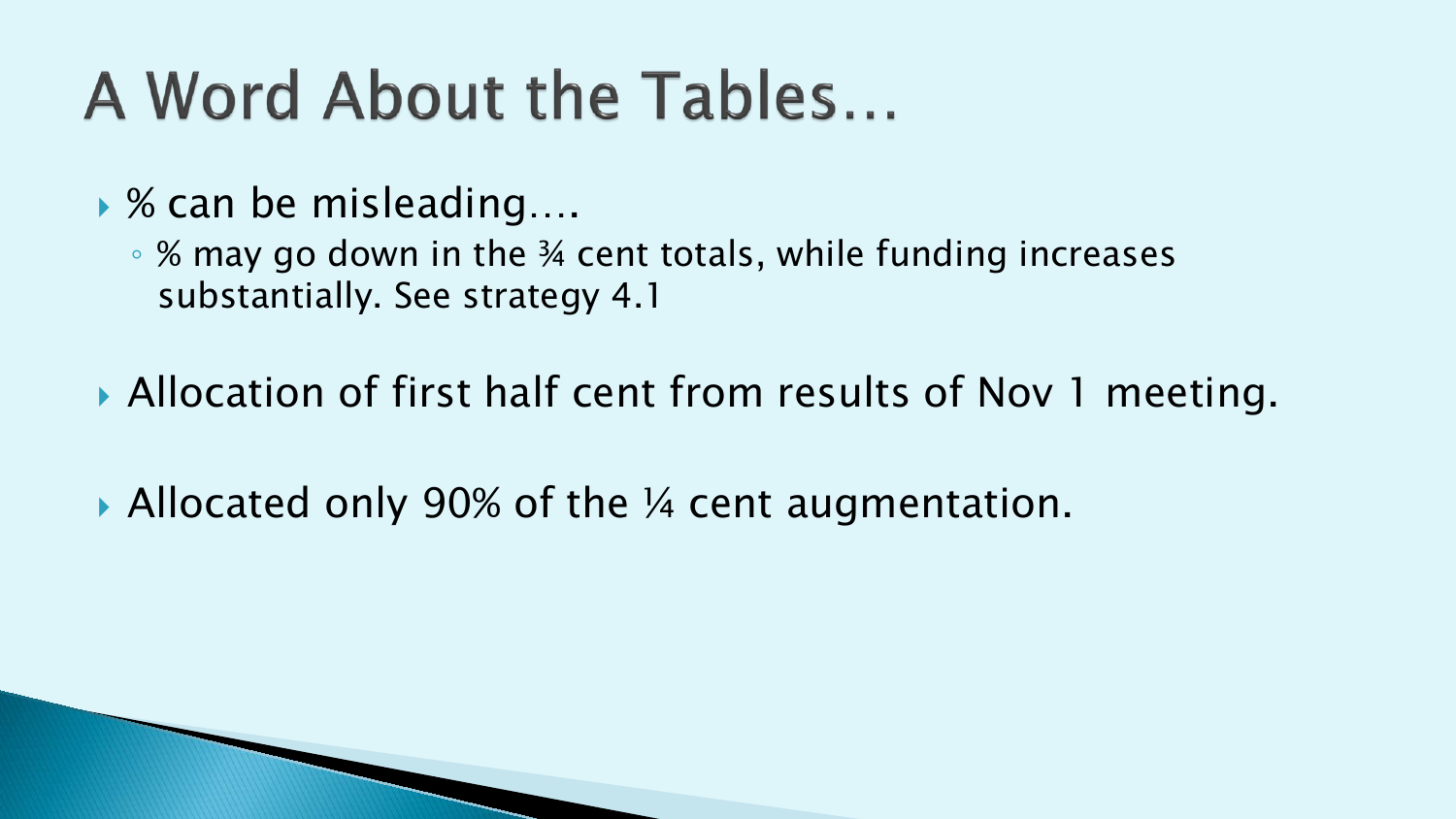### Review Expenditure Plan Tables

- 
- -
	-
	-
- -
- - -
		-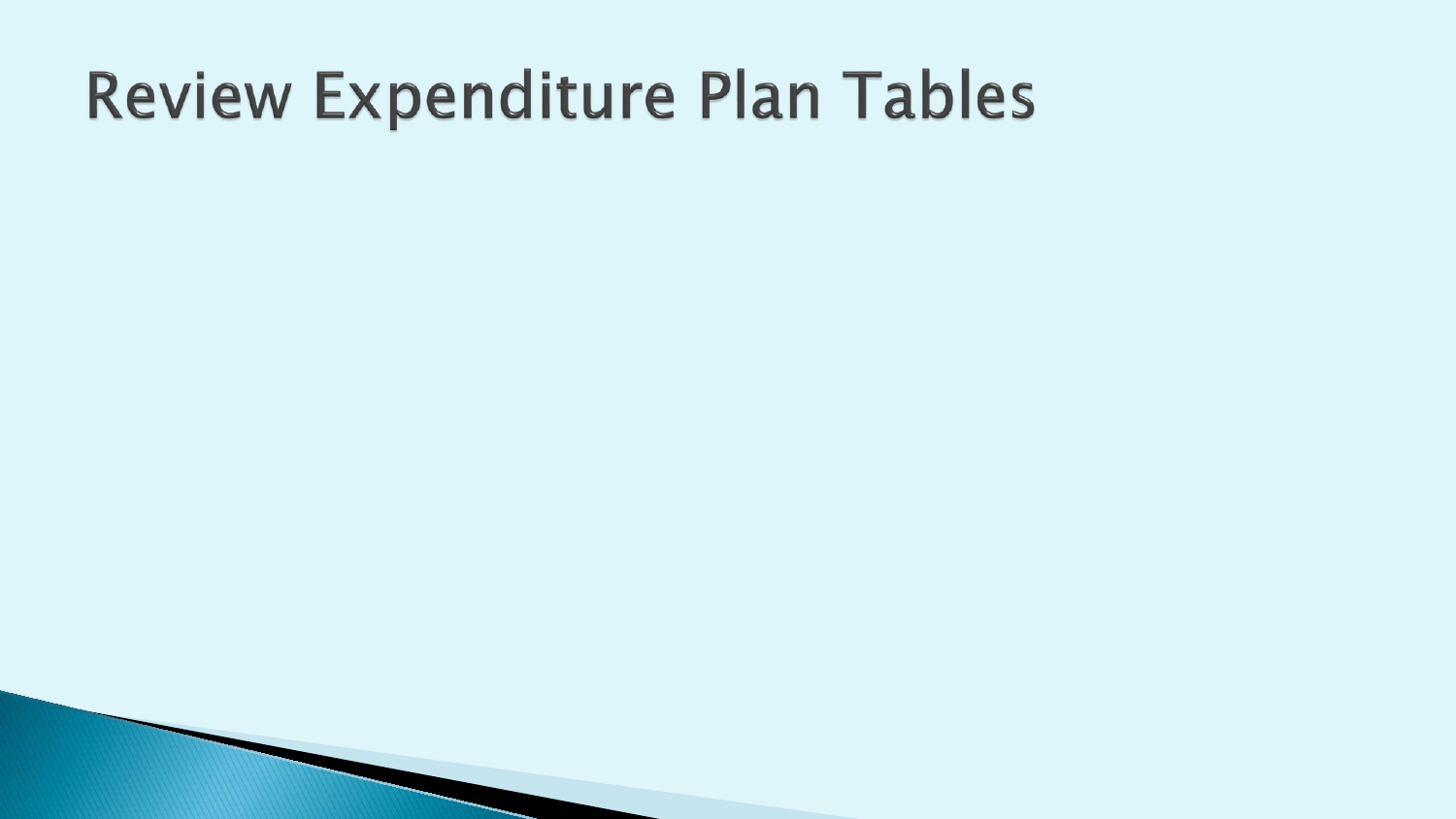## **Group Discussion #1**

- $\triangleright$  Does the proposal for the  $\frac{1}{4}$  cent augmentation work for the group?
- $\rightarrow$  How should the final 10% be allocated should we augment existing categories or add a new one for the augmentation?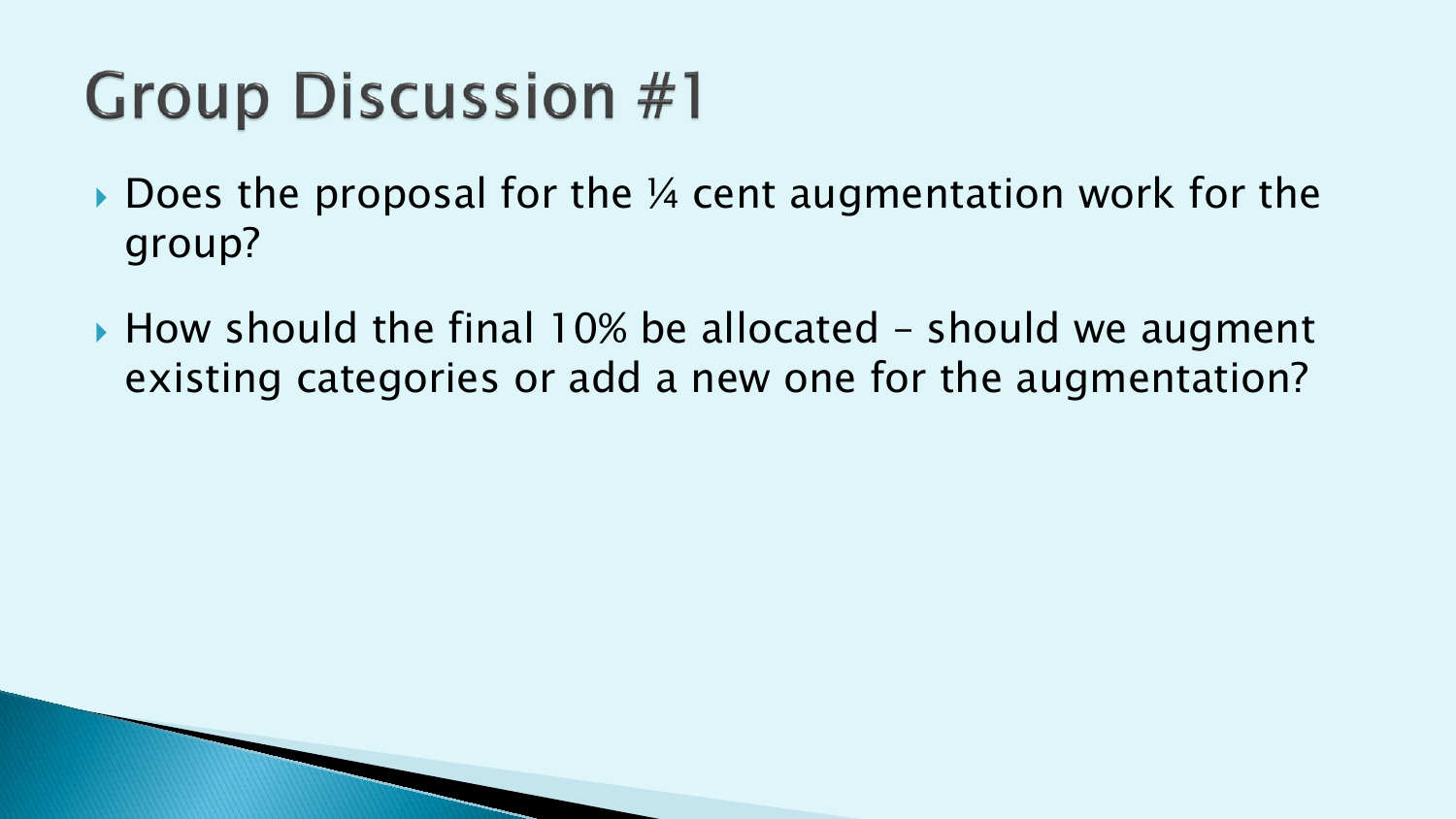## **Basic Policies**

- ▶ Does the EPAC recommend that TAM place any measure on the 2018 ballot?
- ▶ Should the 2018 ballot include an extension or an extension plus augmentation?  $(1/2$  cent or  $\frac{3}{4}$  cent)
- ▶ Should the length of the tax be fixed at 30 years with automatic review after 10 years?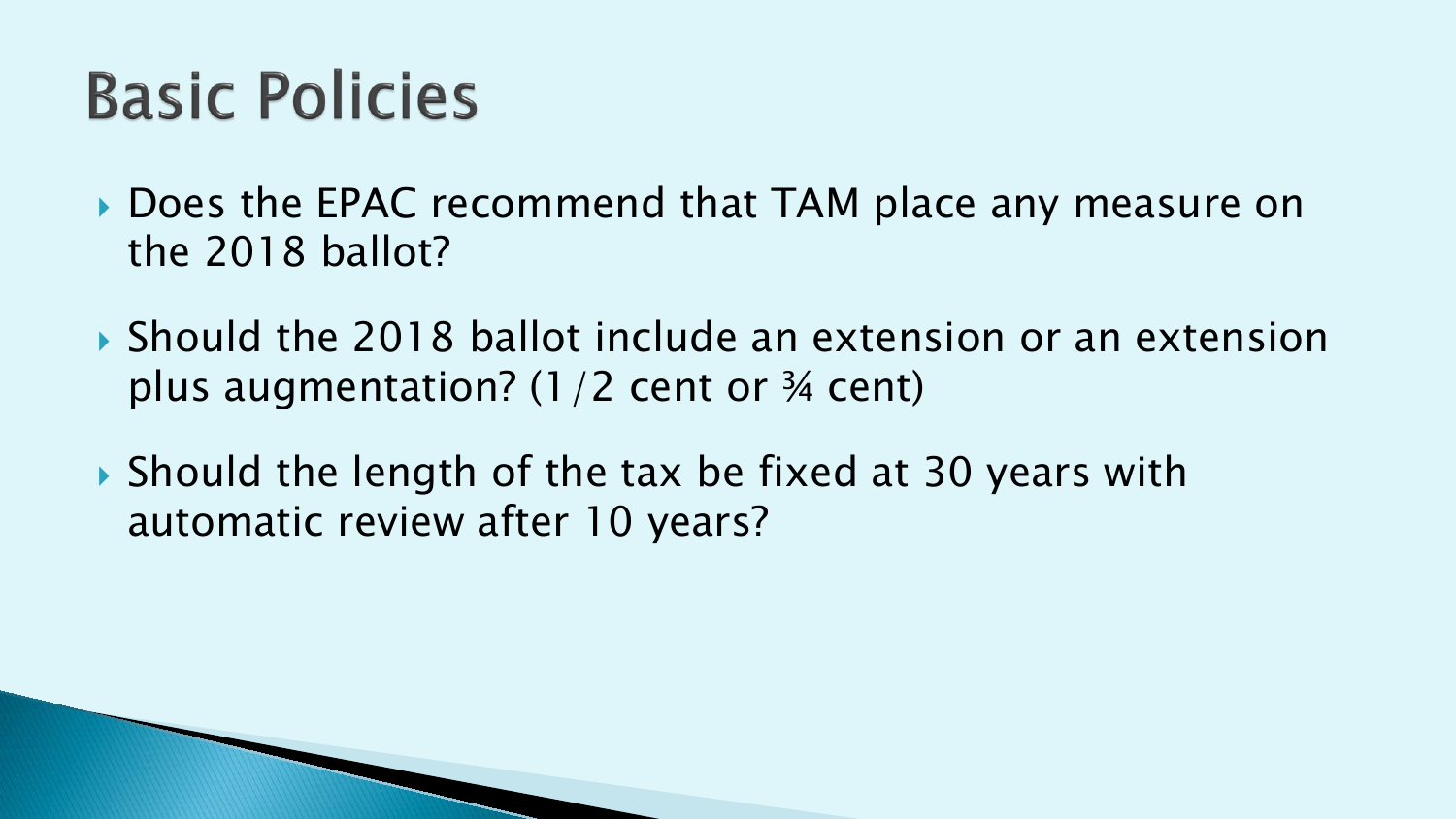# **Additional Policies**

- Should there be any additional restrictions/considerations with funding?
- Where should savings (if any) be applied in highway projects?
- ▶ Should the measure be implemented immediately, with the exception of Major Roads where projects already committed would continue to be funded until no later than 2024/25?
- ▶ Are there any specific exclusions (Route 37?)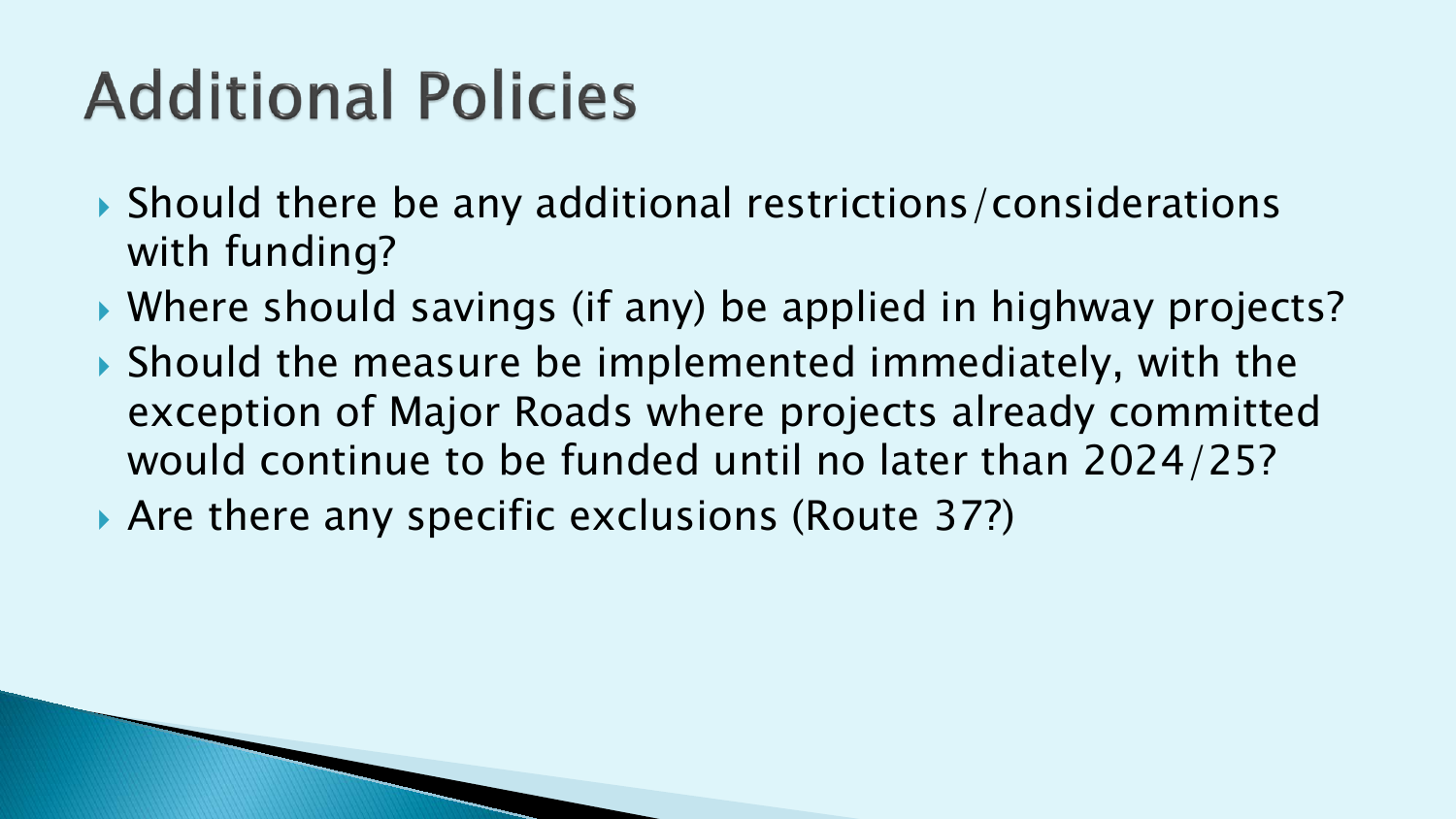## **What Happens Next**

#### December 11

Present EPAC findings to TAM board Permission to circulate plan to stakeholders for comment

#### December- March

Draft Expenditure Plan text Meet with all stakeholders Begin public education Conduct polling

### April

TAM vote on Expenditure plan with adjustments from outreach incorporated

#### May-July

Votes of all 11 cities and BOS Education continues

#### End of July

Final approval for ballot

#### August 10

Expenditure plan and ballot argument (75 words) deadline for submission to registrar for November 18 ballot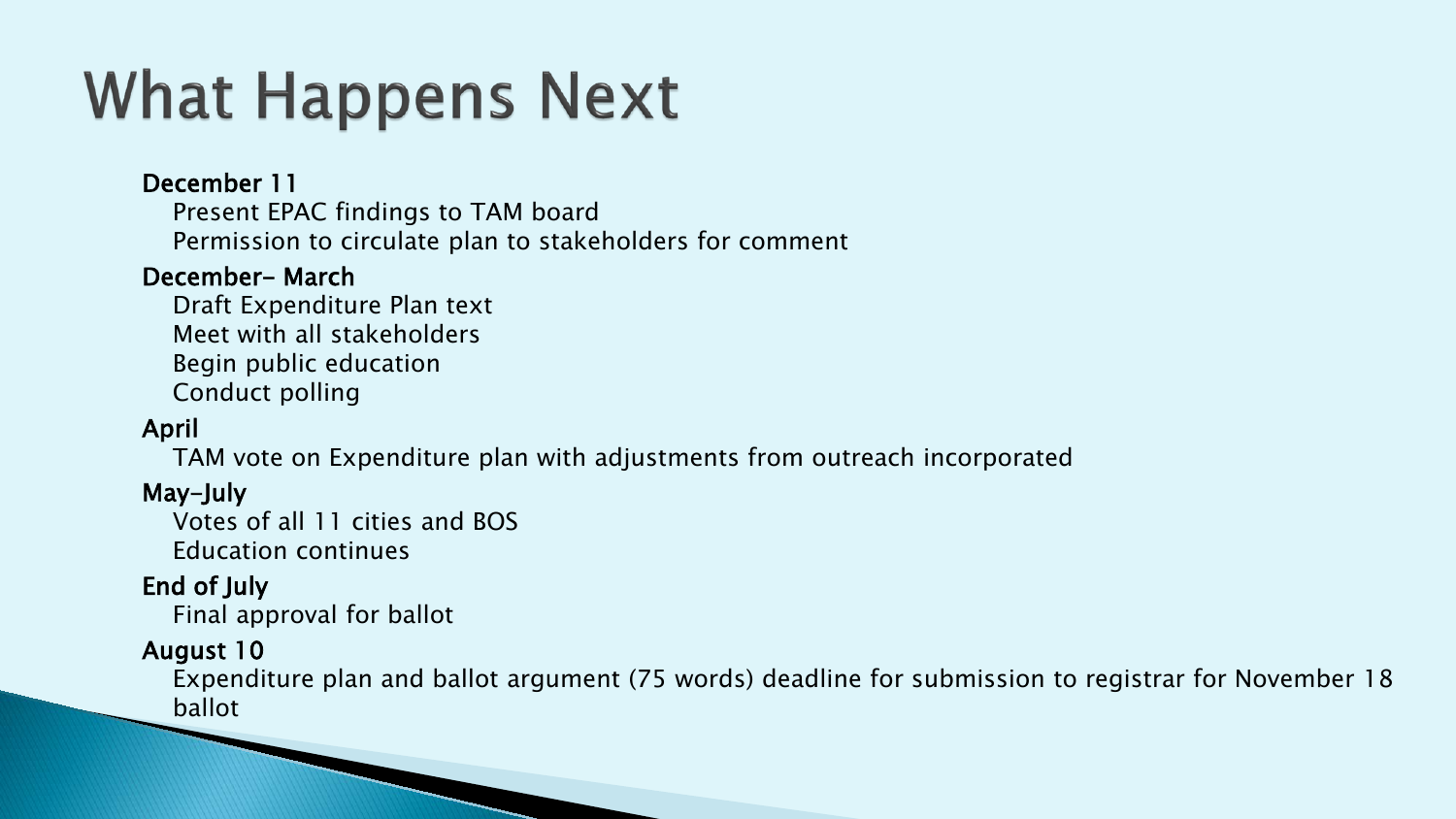# THANKS FOR YOUR (ON GOING) SERVICE

- ▶ Please plan to attend December 11 meeting and meeting when formal adoption takes place
- ▶ Please invite TAM to your meetings and gatherings for education presentations
- ▶ Please attend council meetings in your City or Town.